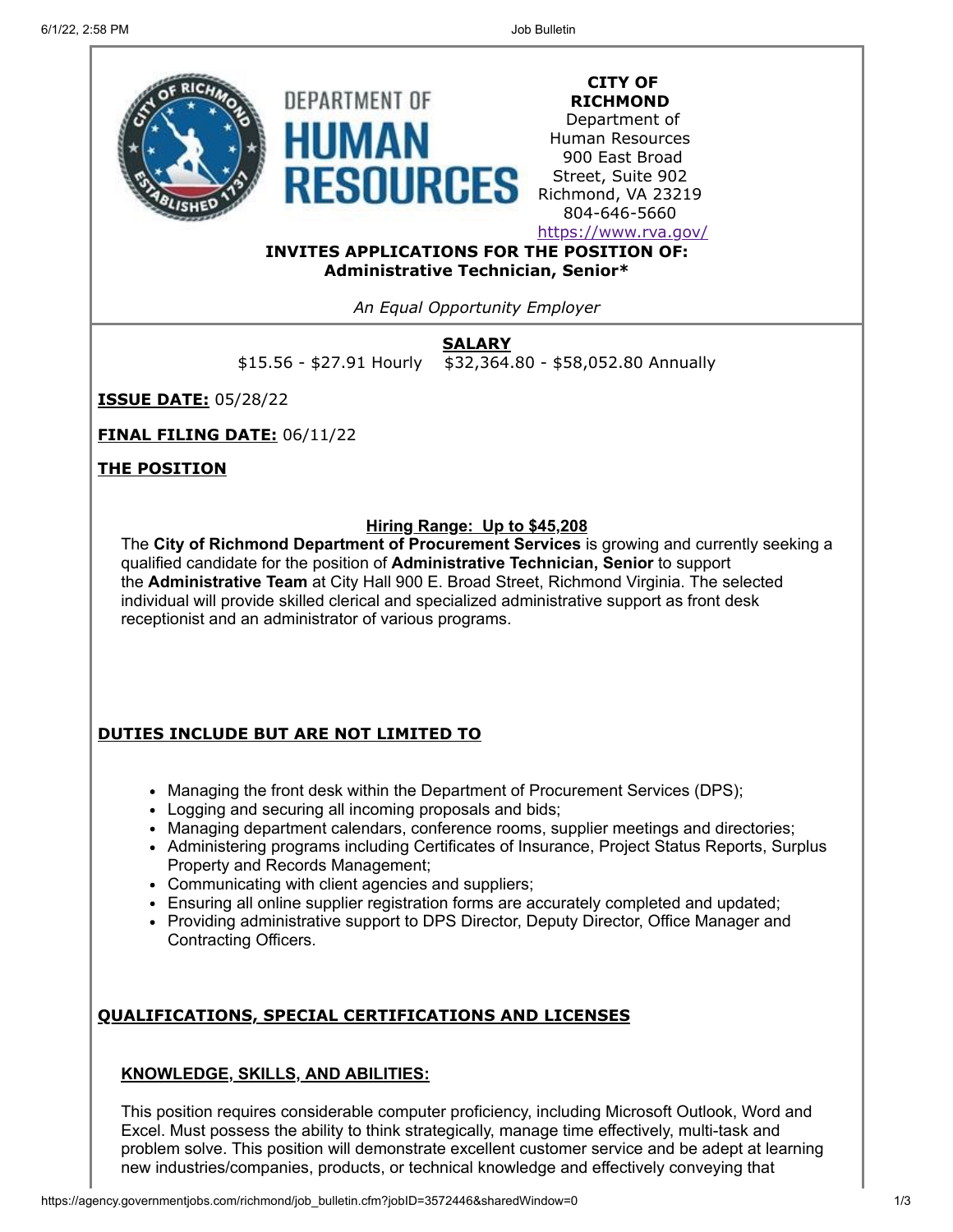knowledge. Must write and communicate effectively with internal and external clients at all levels. This position will be able to support a team/staff and work independently in a fast-paced environment with minimal supervision. Must be able to maintain confidentiality.

### **MINIMUM TRAINING AND EXPERIENCE:**

- High School Diploma or GED;
- Three years of related clerical or office support experience;
- An equivalent combination of training and experience (as approved by the department) may be used to meet the minimum qualifications of the classification;
- No Special Certification or License required.

### **PREFERRED TRAINING AND EXPERIENCE:**

- Excellent written and verbal communication skills;
- Strong Microsoft Outlook, Word, Excel and SharePoint;
- Customer service and data entry experience is a plus.

## **AMERICANS WITH DISABILITIES ACT REQUIREMENTS**

APPLICATIONS MAY BE SUBMITTED ONLINE AT: <https://www.rva.gov/>

EXAM #84M00000002 ADMINISTRATIVE TECHNICIAN, SENIOR\* RA

### **Administrative Technician, Senior\* Supplemental Questionnaire**

1. 10-point compensable veteran. You must have an existing compensable serviceconnected disability of 10 percent or more. Other 10-point veteran include disabled veteran or a veteran who was awarded the Purple Heart for wound or injuries received in action, veteran's widow or widower who has not remarried, wife or husband of a veteran who has a service-connected disability, widowed, divorced or separated mother of an exservice son or daughter who died in action, or who is totally and permanently disabled. Do any of these apply?

**D** Yes

- $\Box$  No
- \* 2. 5-point veteran's must have been discharged under honorable conditions and had one of the following: Active duty in the Armed Forces of the United States, in a war, or during the period 4/28/52-7/1/55 or active duty for more than 180 consecutive days other than for training, any part of which occurred during the period beginning 2/1/55 and 10/14/76 or active duty during the Gulf War sometime between 8/2/90 - 1/2/92 or active duty in a campaign or expedition for which a campaign badge has been authorized or active duty for which more than 180 consecutive days other than for training, any part of which occurred during the period beginning 9/11/2001 and ending on the date prescribed by the Presidential proclamation or by the law as the last date of operation Iraqi Freedom. Do any of these apply?
	- **D** Yes
	- $\Box$  No
	- 3. Are you a current City of Richmond employee?